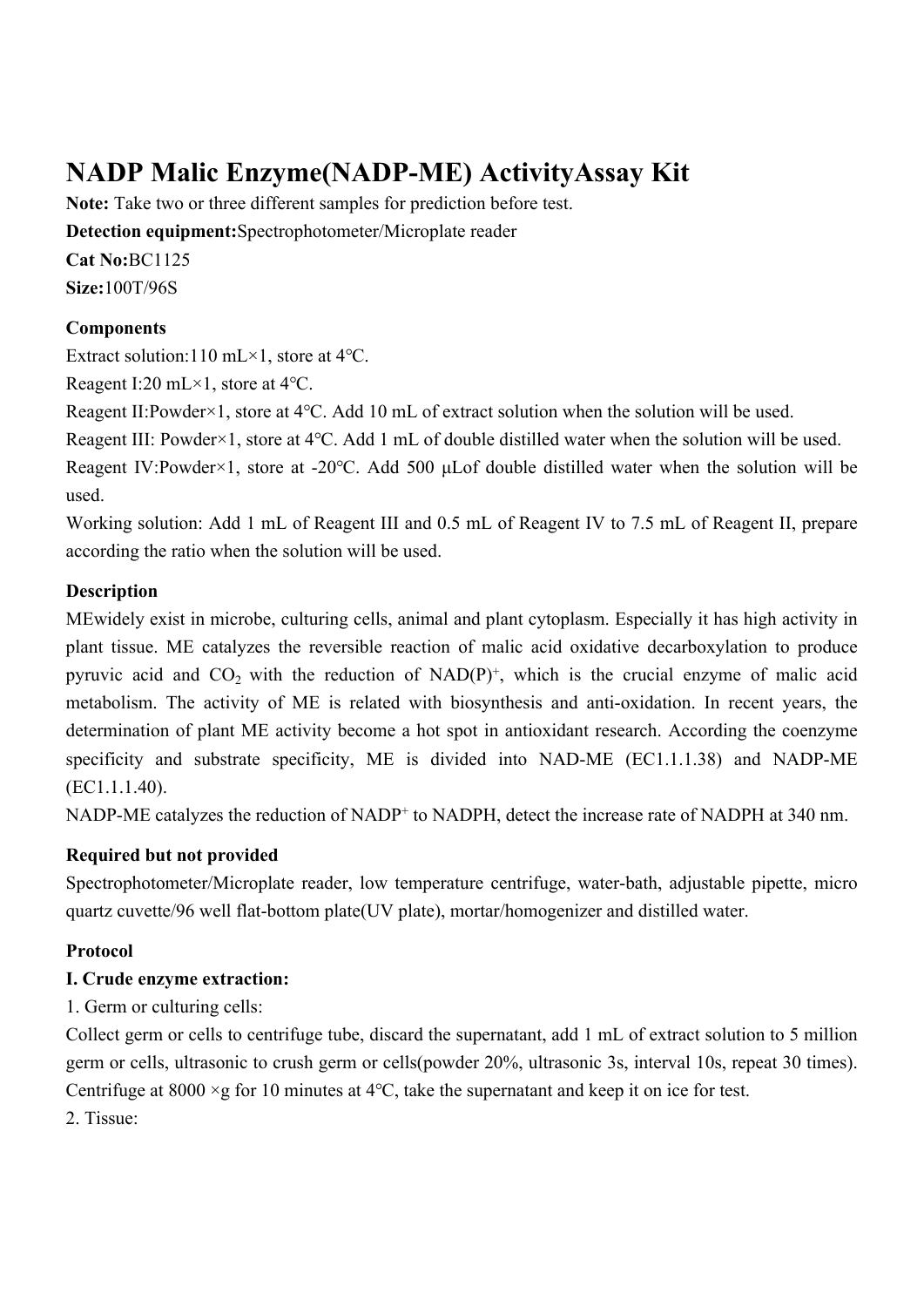Take 0.1 g of tissue, add 1 mL of extract solution, homogenate on ice bath. Centrifuge at 8000  $\times$ g for 10 minutes at 4℃, take the supernatant and keep it on ice for test.

3. Serum:

Detect directly.

# **II. Procedure**

1. Preheat spectrophotometer/microplate reader for 30 minutes, adjust wavelength to 340 nm, set zero with distilled water.

2. Preheat Reagent I at 25℃(general species) or 37℃(mammals) water bath for 15 minutes.

3. Procedure test

| Reagent $(\mu L)$ | Test tube  |
|-------------------|------------|
| Reagent I         | <b>200</b> |
| Working solution  |            |
| Sample            |            |

Add reagents to micro quartz cuvette orderly, mix thoroughly. Record the initial absorbance A1 and absorbance A2 after 1 minute at 340 nm at 25℃(general species) or 37℃(mammals), ΔA=A2-A1.

## **Note**

1. If A2-A1>0.5, dilute enzyme solution with Extract solution to make A2-A1<0.5 and increase detect sensitivity.

2. During experiment, place Reagent III, Reagent IV and sample on ice, avoid denaturation and lose activity. Reagent I is placed on 37℃ or 25℃ water bath.

3. The temperature of react solution must keep 37℃ or 25℃, take a beaker, add 37℃ or 25℃ distilled water to the beaker, keep it at 37℃ or 25℃ water bath. Put the cuvette and reaction solution to the beaker during reaction process.

4. Two people do this experiment at the same time, one person colorimetric, the other person timing to ensure accuracy the results of the experiment.

**5.** If ΔA˂0.01, prolong the reaction time to 5 minutes or 10 minutes.

# **III. Calculation**

# **A. Microplate reader**

1.Tissue

(1) . Protein concentration

Unit definition: One unit of enzyme is defined as the amount of enzymecatalyzes the produce of 1 nmol of NADPH per minute every milligram of tissue protein.

NADP-ME(U/mg prot)= $[\Delta A \times V_{RT} \div (\epsilon \times d) \times 10^9] \div (Cpr \times V_{SA}) \div T = 4823 \times \Delta A \div Cpr$ 

(2) Sample weight

Unit definition: One unit of enzyme is defined as the amount of enzyme catalyzesthe produce of 1 nmol of NADPH per minute every gram of tissue.

NADP-ME(U/g)=[ $\Delta A \times V_{RT} \div (\epsilon \times d) \times 10^9$ ]  $\div (V_{SA} \div V_{ST} \times W) \div T = 4823 \times \Delta A \div W$ 

- 2. Germ or cells
- (1) Protein concentration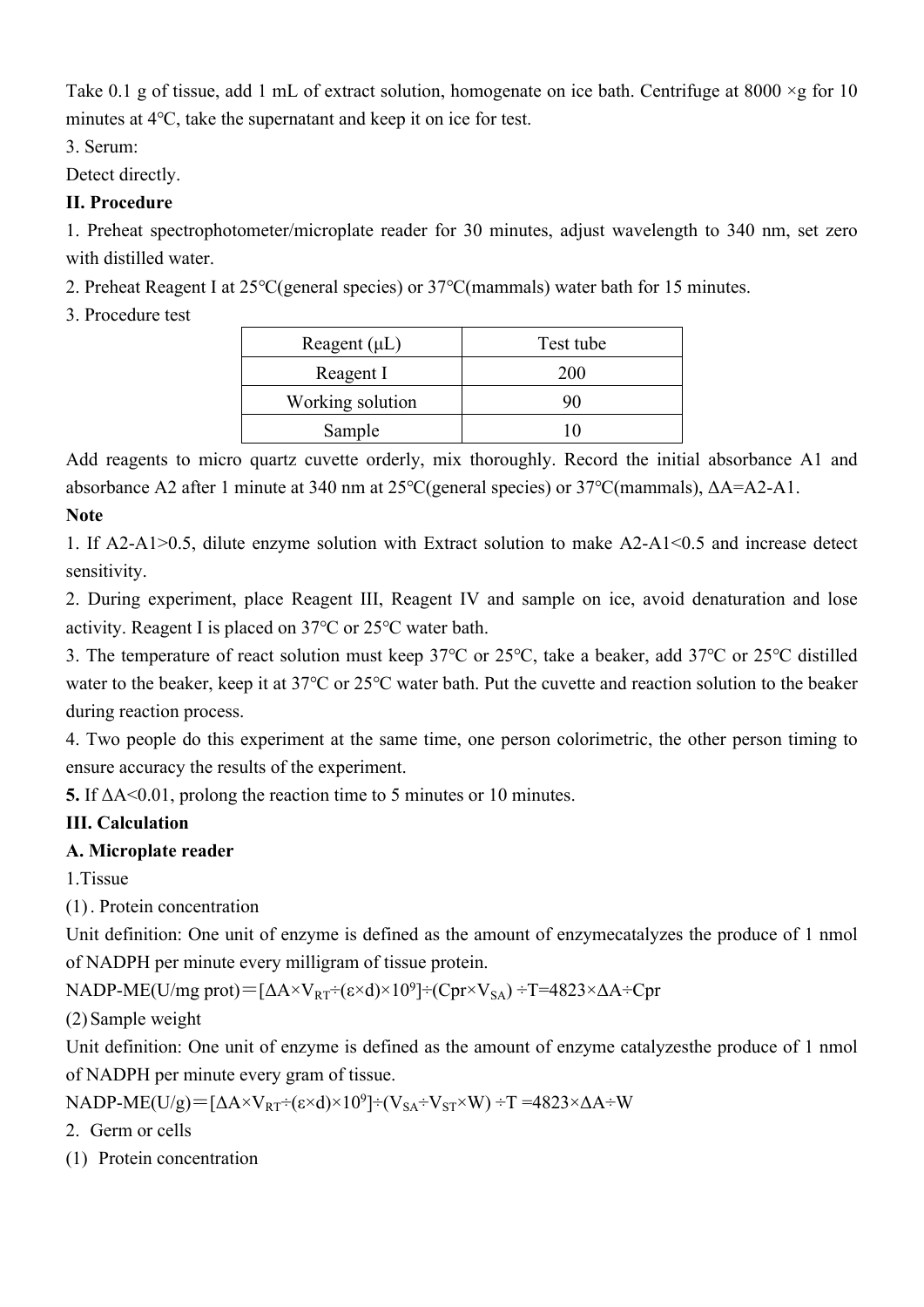Unit definition: One unit of enzyme is defined as the amount of enzyme catalyzes the produce of 1nmol of NADPH per minute every milligram of protein.

NADP-ME(U/mg prot)= $[\Delta A \times V_{RT} \div (\epsilon \times d) \times 10^9] \div (Cpr \times V_{SA}) \div T = 4823 \times \Delta A \div Cpr$ 

(2) Germ or cells

Unit definition: One unit of enzyme is defined as the amount of enzyme catalyzes the produce of1 nmol of NADPH per minute every 10 thousand germ or cells.

NADP-ME(U/10<sup>4</sup> cell)=[ΔA×V<sub>RT</sub>÷(ε×d)×10<sup>9</sup>]÷(V<sub>SA</sub>÷V<sub>RT</sub>×500) ÷T=9.65×ΔA

3. Serum

Unit definition: One unit of enzyme is defined as the amount of enzyme catalyzes the produce of1nmol of NADPH per minute every milliliter of serum.

 $NADP-ME(U/mL) = [\Delta A \times V_{RT} \div (\epsilon \times d) \times 10^9] \div V_{SA} \div T = 4823 \times \Delta A$ 

 $V_{RT}$ : Total reaction volume,  $3 \times 10^{-4}$  L;

ε: Molar extinction coefficient, 6.22×10<sup>3</sup>L/mol/cm;

d: Cuvette light diameter(cm), 1 cm;

VsA:Sample volume, 0.01 mL;

 $V_F$ . Extract solution volume, 1mL;

T: Reaction time(min), 1minute;

Cpr:Sample protein concentration, mg/mL;

W:Sample weight, g;

500: Cells or germ, 5 million.

## **B. 96 well plate:**

The optical diameter of 96 well plates in the above formula is changed to 0.6 cm for calculation.

## **Experimental instances:**

1. Take 0.1g of liver, add 1mL of extract solution, homogenate and grind. Take the supernatant and detect according to the measured steps. CalculateΔA=A2-A1=0.8753-0.6389=0.2364, calculate the enzyme activity according to sample weight:

NADP-ME (U/g weight)=4823× $\Delta$ A÷W=4823×0.2364÷0.1=11401.572 U/g weight.

2. Take 0.1g garlic, add 1mL of extract solution, homogenate and grind. Take the supernatant and detect according to the measured steps. CalculateΔA=A2-A1=0.1305-0.1081=0.0224, calculate the enzyme activity according to sample weight:

NADP-ME (U/g weight)=4823× $\Delta A \div W = 4823 \times 0.0224 \div 0.1 = 1080.352$  U/g weight.

3.Take 10μL serum of horse to detect directly, calculateΔA=A2-A1=0.0763-0.0738=0.0025, calculate the enzyme activity according to volume of serum:

NADP-ME (U/mL) =4823×ΔA=4823×0.0025=12.0575 U/mL.

## **Recent Product citations**

[1] BaohuaZhu,RuihaoZhang,NanaLv,et al. The Role of Malic Enzyme on Promoting Total Lipid and Fatty Acid Production in Phaeodactylumtricornutum. Frontier in Immunology. June 2018;(IF4.716)